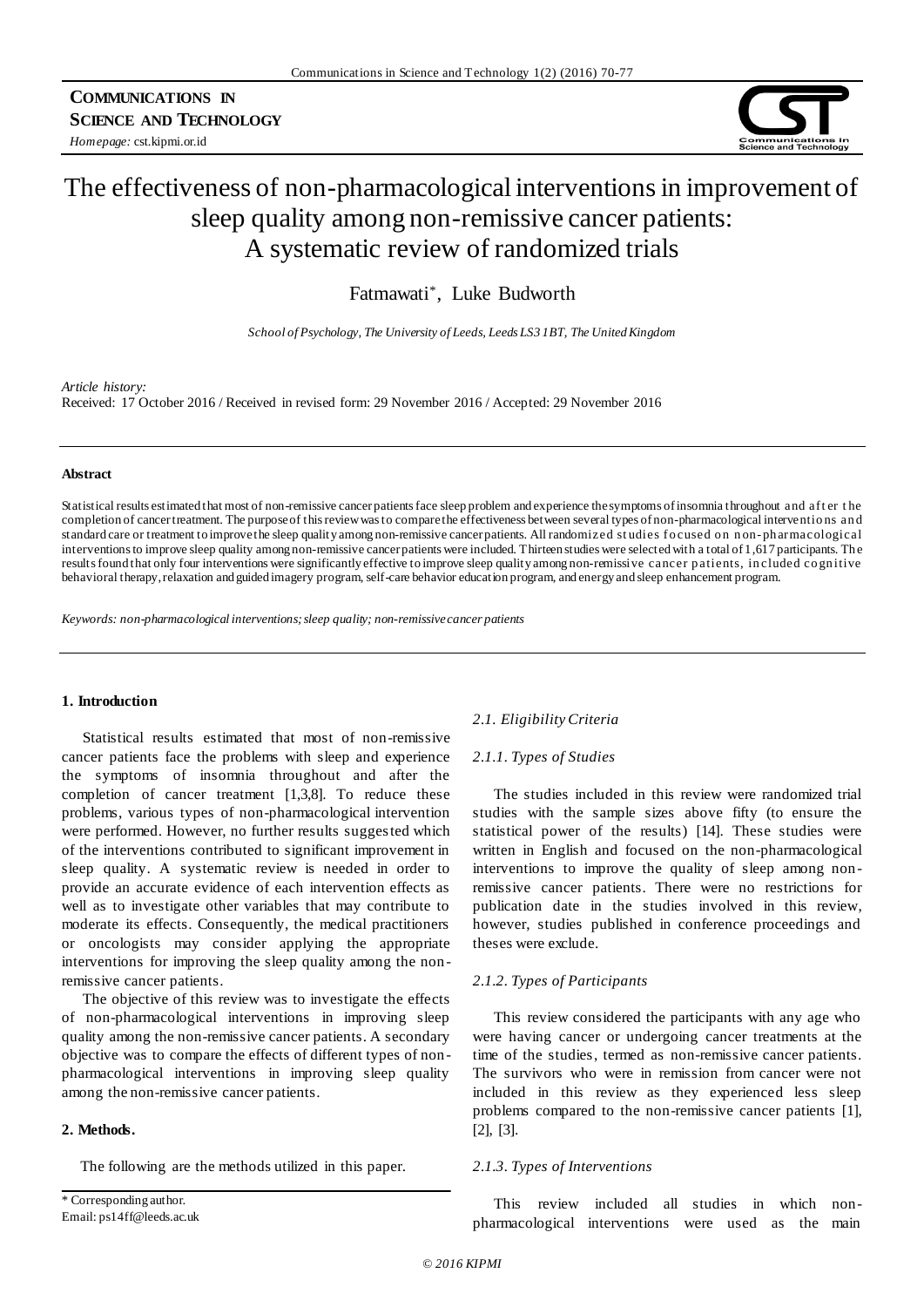intervention to improve the sleep quality among nonremissive cancer patients. No specific therapies or interventions were selected as criteria for inclusion in the review.

# *2.1.4. Types of Outcome Measures*

Outcome measures in this review are monitored from either subjective or objective measures. The subjective measure was carried out from self-report, whereas the objective measure was taken from the Actigraphy. The primary outcome is sleep quality, including: sleep efficiency (SE), sleep onset latency (SOL), wake after sleep onset (WASO), and total sleep time (TST).

## *2.2. Information Sources*

The studies were discovered from screening the electronic databases and only studies used English were included. This search was employed to Medline, Embase, and CINAHL. Additionally, we hand-searched the studies through several journals, including Psycho-Oncology, Cancer Nursing, Oncology Nursing Forum, Palliative and Supportive Care, Patient Education and Counselling, European Journal of Oncology Nursing, Applied Nursing Research, and Cancer Nurs.

# *2.3. Search*

We administered the following search terms to search all the studies within the electronic databases.

- Population
- Cancer, leukemia, neoplasm, tumor, T-cell, B-cell, etc.
- Intervention

Psychotherapy, supportive expressive group therapy, cognitive therapy, group intervention, self-help group, counselling, expressive writing, etc.

 Outcome Sleep promotion, sleep help, sleep support, etc.

## *2.4. Study Selection*

Firstly, the review authors ran the searches as set up in the search strategy and screened the studies retrieved through the title and the abstract –where the ineligible studies were automatically deleted based on the exclusion criteria. Then, each review author screened half number of total studies remained. In order to measure the inter-rater reliability, each review author shared 12.5% of his studies screening. When the disagreements were found, the full-text screening was done by using the inclusion criteria to assess the eligibility of the studies to be included in this review. From this evaluation, the inter-rater reliability was 0.96.

## *2.5. Data Collection Process*

The review authors adopted the data extraction sheet based on Cochrane data extraction template, pilot-tested it on thirteen selected studies, and changed it accordingly. The extraction process was done by dividing the included studies into two parts where each part contained half of the number of the thirteen chosen studies. Each part of those divided studies was extracted by one review author, and the extracted data were checked after the process completed. The disagreement between the reviewers resolved through discussion and changes were made appropriately.

## *2.6. Data Items*

Information from the selected studies were gained through: (1) general information (including author, title, year, country of origin, stated aim, and study design); (2) characteristics of the participants (including age, sex, type of cancer) as well as the inclusion and exclusion criteria of the participants; (3) intervention information for both main and control intervention (including setting, type of intervention, description of intervention, duration of intervention, and intervention implementer; (4) type of outcome measure (including the scales used to identify the sleep problems and length of follow-up); (5) summary of the results (including the analyses from baseline, post-intervention, and follow-up); and (6) conclusion.

## *2.7. Risk of Bias in Individual Studies*

Two review authors assessed the risk of bias within the studies by applying the criteria from the Cochrane risk of bias template as follow:

#### *2.7.1. Random Sequence Generation*

 $-$  Low risk

The studies in this review were ranked as low risk if the authors used the random technique as well as clearly mentioned the process of randomization, and at the end participants were allocated to certain groups based on the randomization procedure.

Low-medium risk

Low-medium risk was given to the studies which stated the random technique as well as explained the randomization process, but explanation on how the process performed was not clear.

Medium risk

The studies labelled as medium risk if the authors used the random technique as well as clearly stated the randomization process, but at the end the participants were assigned to certain interventions based on their responses.

High risk

High risk was rated for the studies which only stated that the participants were randomly assigned to certain groups, but no further explanation on how the process of randomization was given.

## *2.7.2. Allocation concealment*

 $-$  Low risk

Low risk was labelled for the studies which clearly explained the process to conceal the participant's allocation.

- Medium-high risk

The studies in which the authors mentioned the method to conceal the allocation but not all the study personnel were blinded, were considered as medium-high risk.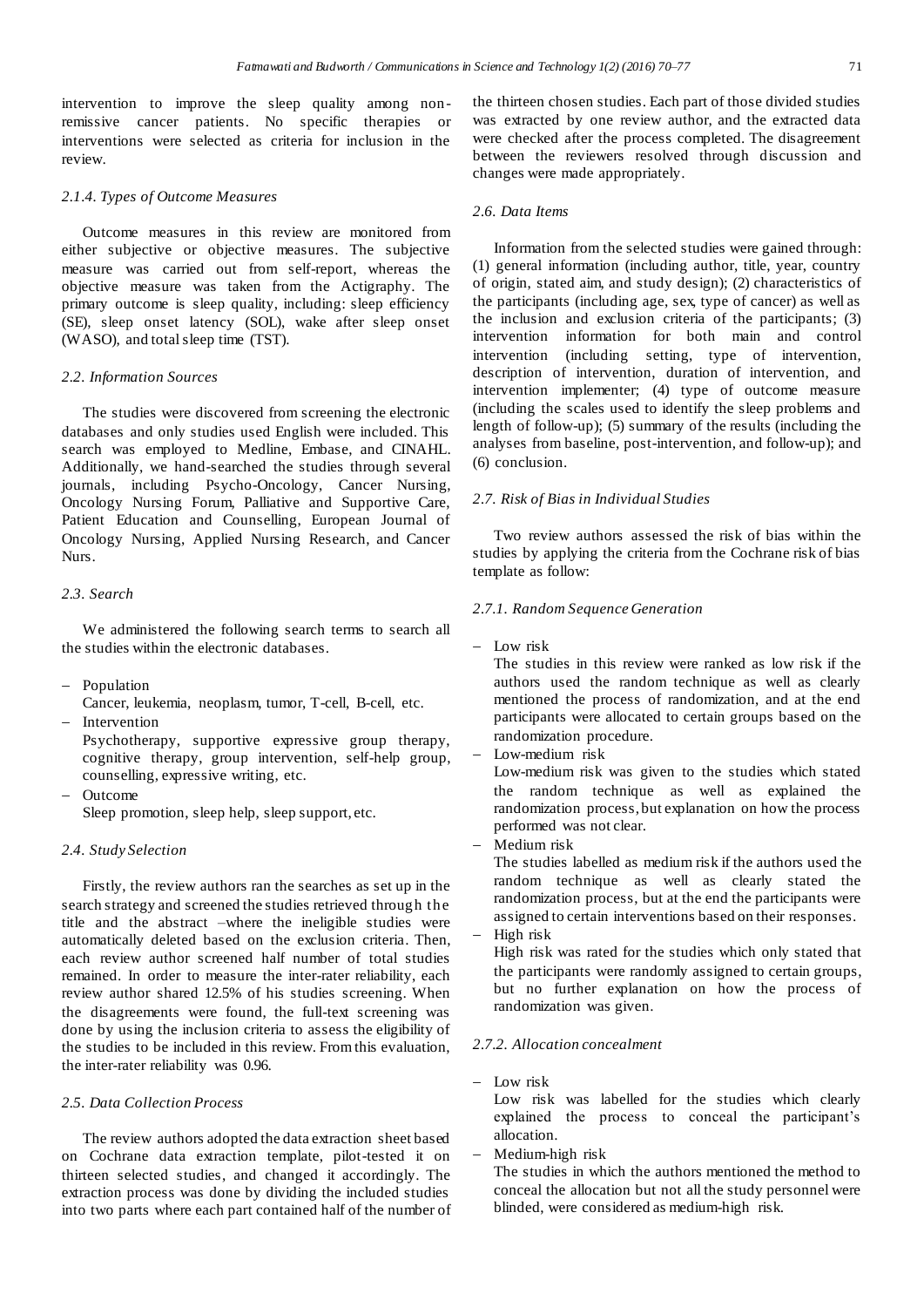High risk

Those studies which did not explained the process in concealing the participant's allocation were categorized as high risk.

# *2.7.3. Blinding of participants and personnel*

- Low risk

The studies in this review were rated as low risk if the methods to blind the participants and study personnel were mentioned.

- Medium risk Medium risk was rated for those studies in which only participants or study personnel were blinded.
- $-$  High risk

Those studies that did not mentioned the method to blind the participants and study personnel were labelled as high risk.

#### *2.7.4. Blinding of outcome assessment*

Low risk

Low risk was labelled for the studies where the data handlers were blinded from the intervention received by the participants.

Medium risk

Those studies which unclearly explained whether the data handlers were blinded or not, were categorized as medium risk.

 $-$  High risk

The high risk was labelled for the studies which did not report the blinding methods used for data handlers.

# *2.7.5. Incomplete outcome data*

 $-$  Low risk

Low risk was given for those studies which performed the intention to treat analysis if the participant's attrition was found.

Medium risk

Those studies which did not run the intention to treat analysis and explained certain reasons to support this consideration, were categorized as medium risk.

High risk

High risk was labelled for those studies which did not perform the intention to treat analysis even the participant's attrition was found and no further reasons to support this consideration.

# *2.7.6. Selective reporting*

 $-$  Low risk

The studies were labelled as low risk if the outcomes were reported completely as mentioned in the method.

Medium risk

The studies in which only some results were reported, were categorized as medium risk.

High risk

High risk was given for those studies in which most of the outcomes were not reported.

#### *2.8. Summary Measures*

Because the participants, types of intervention, types of outcome measure, and statistical analyses varied across the selected studies, this review focused on describing the results and the limitations found in individual studies.

## **3. Results**

## *3.1. Study Selection*

A total of 13 studies were eligible to be included in this review. Previously, the search from Medline, PsycINFO, Embase, and CINAHL electronic databases provided as much as 855 citations. Additionally, 10 studies were also identified through hand-searching, thus 865 studies were initially selected. After removing the duplicates, 647 remained. These remaining studies were screened by the review authors based on the title and the abstract. A total of 566 studies were excluded due to some considerations, such as use of pharmacological or invasive intervention only, use of cancer patients in remission or no cancer patients as subjects, lack of clarity on sleep measures, and studies which were classified as theses or conference papers. Then, full-text screening was performed within the remaining 81 studies. Only 13 studies were met the criteria to be involved in this review. Refer to PRISMA flow diagram (Fig. 1) for further detail.

## *3.2. Study Characteristics*

# *3.2.1. Methods*

All studies included in this review were randomized controlled trial studies published in English. The length of the intervention varied across the studies, with a minimum length of 3 days and maximum of one year. One study did not explicitly mention the duration of the interventions performed [13].

## *3.2.2. Participants*

This review included 13 studies with a total of 1617 participants (18 males, 1437 females). The mean age of the participants ranged from 43 to 63. Most of them were diagnosed with breast cancer, then followed by other types of cancer, such as lung, lymphoma, ovarian, prostate, testicular, bladder, colorectal, bowel, gynecologic, genitourinary, skin, head and neck, gastrointestinal, bone, liver, and brain. Six of the thirteen studies reported the cancer stage among the participants [1-3,5,9,13]. Most of them had stage 2 cancer with a total of 497 patients, then followed by stage 1 (291 patients), stage 3 (132 patients), and stage 4 (46 patients). Furthermore, only two studies in this review reported the length of insomnia experienced by the participants [7-8]. One study stated that the patients in the intervention group had the average duration of 30 months, whereas the no-intervention control group experienced the average duration of 27 months [7]. However, another study reported longer duration where the patients in first intervention group experienced 6.74 years in average and the patients in second intervention group experienced 6.67 years in average [8].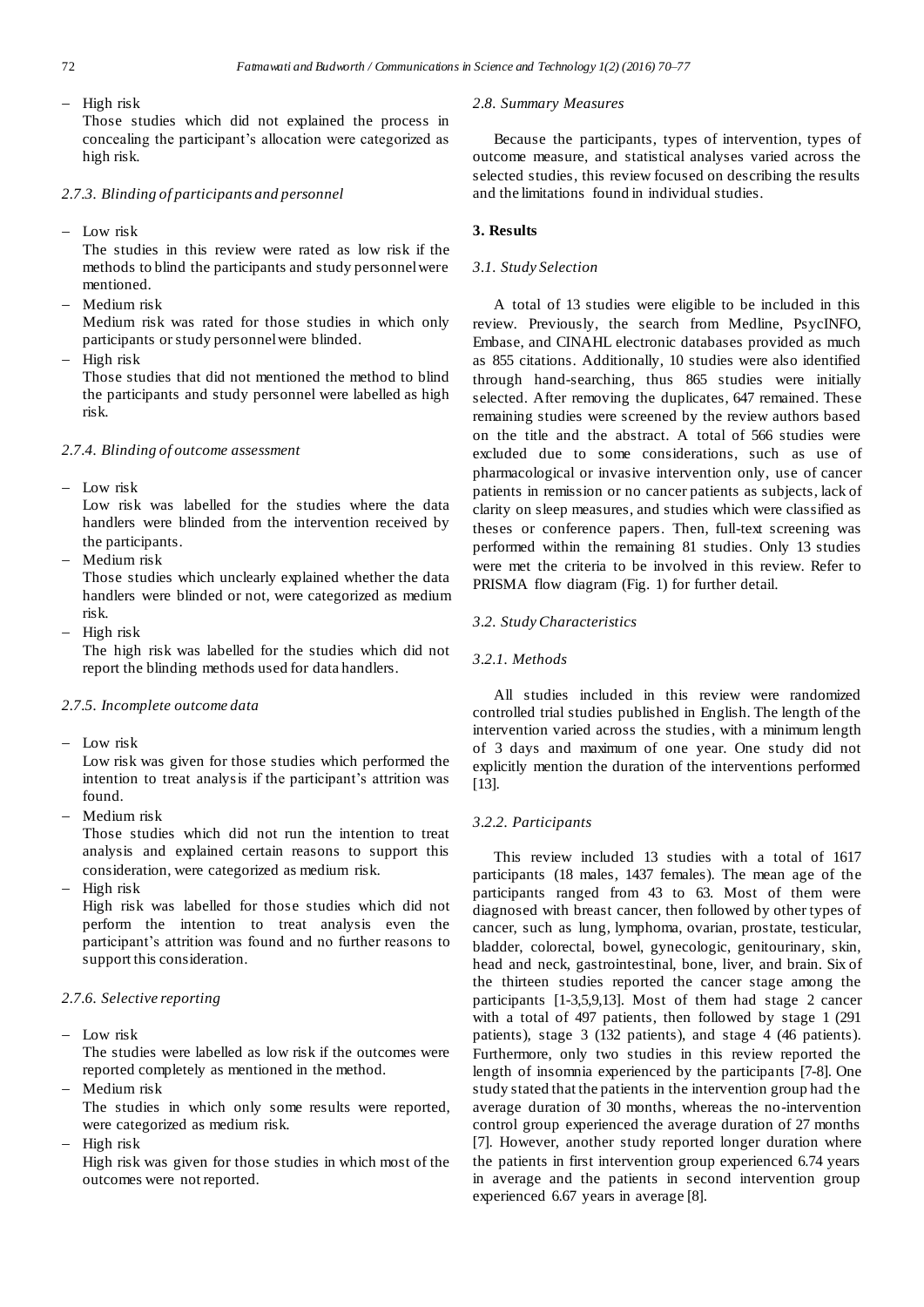In addition, from those included studies, there were two studies that mentioned the previous cancer treatments taken by the participants [4], [8], including surgery, chemotherapy, radiation therapy, and hormonal therapy. Most of the patients underwent the chemotherapy, as much as 83 patients.

#### *3.2.3. Interventions*

From all selected studies, six studies were conducted in the USA and two studies were identified from the UK, whereas the rest of five studies were discovered from Denmark, Israel, Canada, Netherland, and Taiwan. Five studies in this review operated cognitive behavioral therapy for intervention group [4,6-8,11] and the remaining studies performed several types of treatment, including mindfulness-based stress reduction program [1], behavioral therapy-individualized sleep promotion time [3], energy and sleep enhancement [2], exercise therapy [5], stress management training [9], massage therapy [10], writing exercise [12], and self-care behavior education [13]. Furthermore, control group within the six studies received certain intervention –for example, nutritional education, relaxation and guided imagery, and healthy eating control, whereas the rest control group in the remaining studies received no intervention or treatment as usual.

# *3.2.4. Outcomes*

From all studies, the outcome assessed was sleep quality, including sleep efficiency (SE), sleep onset latency (SOL), wake after sleep onset (WASO), and total sleep time (TST). Besides, some of the outcome measures also assessed the sleep disturbance and sleeping medication use. These outcomes were observed through objective (Actigraph) as well as subjective measures (self-report). There were several subjective measures used in those selected studies, involving Medical Outcome Study Sleep Scale, The Pittsburgh Sleep Quality Index, Morin Sleep Diary, The Mini Sleep Questionnaire, The General Sleep Disturbance Scale, A 10 Day Sleep Diary, The Insomnia Severity Index, The Subjective Sleep Quality Scale, The Richard-Campbell Sleep Questionnaire, and Self-Care Diary. In addition, there were four studies used Actigraph in order to measure the sleep quality [2,3,6,8].

# *3.3. Risk of Bias within Studies*

#### *3.3.1. Random Sequence Generation*

Within thirteen selected studies, nine studies were labelled as low risk since they completely reported the randomization process [1,5-12]. Most of them used a computer based random assignment program in order to minimize the random error. There was one study involved in medium-low risk as the authors did not clearly mention on how the random assignments were done [2]. One study by Berger et al. [3] was rated as medium risk because the allocation of participants into the intervention group was determined by their baseline responses. Lastly, high risk was given for two studies because the randomization sequence was not reported, each of them was conducted by Cohen and Fried [4] and Williams and Schreir [13]. Thus, it can be concluded that most of the

selected studies in this review had a good method in generating the allocation sequence.

#### *3.3.2. Allocation Concealment*

In concealing the allocation, there were five studies categorized as low risk as the method used in allocation concealment was clearly reported, for example by using the sequentially numbered envelopes [2,5,8,11-12]. One study by Jane et al. [10] was classified as medium-high risk because not all the study personnel were blinded from the allocation concealment. The seven remaining studies were labelled as high risk because the authors did not explain the technique to conceal the allocation [1,3-4,6-7,9,13]. Hence, it can be said that most of studies in this review had a poor technique in concealing the allocation sequence.

## *3.3.3. Blinding of Participants and Personnel*

There were only two studies in this review categorized as low risk in blinding the participants and personnel [5,8]. Within these studies, both participants and study personnel were blinded to which intervention the participants assigned – commonly known as double-blind method. Then, five studies were labelled as medium risk since only participants or study personnel was blinded –termed as single blind method [2- 4,9,12]. The studies that did not clearly mentioned the method used to blind the participants and study personnel were classified as high risk. This label was given for six studies [1,6-7,10-11,13]. From the explanations above, it can be concluded that most of the studies involved in this review did not completely describe the method to blind the participants and study personnel.

#### *3.3.4. Blinding of Outcome Assessment*

Two studies in this review were rated as low risk because the authors clearly mentioned the technique used to blind the data handlers from awareness of which intervention the participants received [2,4]. Furthermore, only study by Jane et al. [10] was labelled as medium risk as they did not explicitly state whether the data handlers were blinded or not. High risk was given for the remaining ten studies because the technique used to blind the data handlers was not reported [1,3,5-9,11- 13]. Thus, it can be said that most of the studies in this review did not applied a certain technique to blind the outcome assessors from which intervention the participants allocated in.

## *3.3.5. Incomplete Outcome Data*

Ten studies in this review were categorized as low risk [1,3,5-6,8-13]. This label was given because those studies performed the intention to treat analysis to minimize to bias from participant attrition. However, if this analysis was not reported, the study will be classified into high risk and this label was marked into two studies [4,7]. Only one study in this review was ranked as medium risk [2], the consideration was because this study did not perform the intention to treat analysis among 16 dropped out participants and just excluded them due to the poor health responses during the baseline assessment. To conclude, most of included studies in this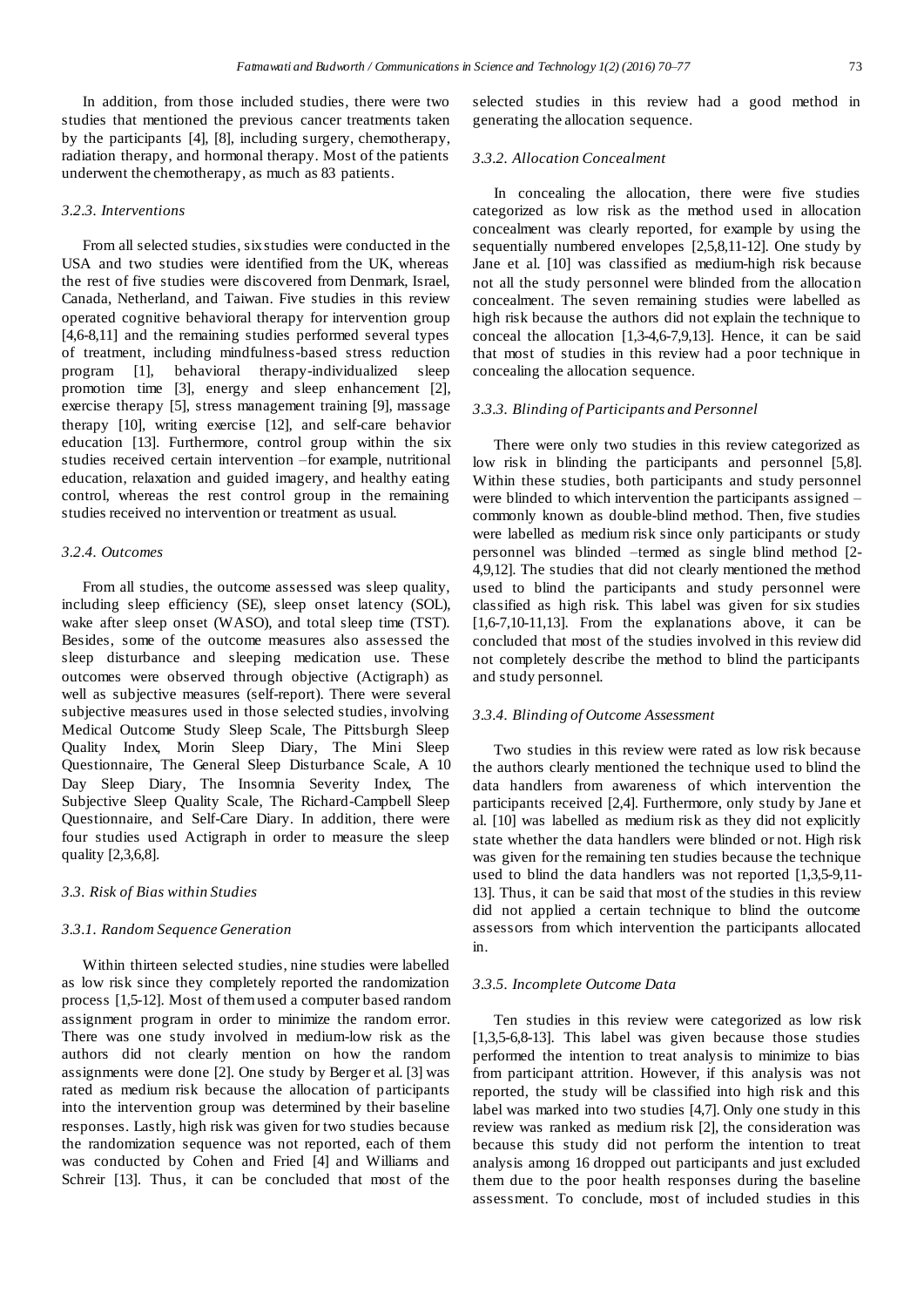review had a complete outcome data as the intention to treat analysis was performed to avoid the participant attrition bias.



Fig. 1. Flow diagram of study selection

#### *3.3.6. Selective Reporting*

For selective reporting bias, ten studies had a low risk level since they completely reported all the results [2-4,6,8- 13]. Medium risk was given for study conducted by Andersen et al. [1] due to incomplete results reported, such as no outcome informed for the analysis of group differences in sleep change between baseline and follow-up. The study in which most of the important results were not reported, were classified into high risk –for example, no data for follow-up results and no mean scores for each outcome measure. This label was given for studies by Dodd et al. [5] and Fleming et al. [7]. From these descriptions, it can be concluded that most

of the studies selected in this review reported a complete result for each analysis mentioned in the study method.

## *3.4. Results of Individual Studies*

# *3.4.1. Study 1*

Andersen et al. [1] performed the Mindfulness-Based Stress Reduction (MBSR) program to examine its effects towards the sleep quality among 168 breast cancer patients. The Medical Outcome Study Sleep Scale (MOS-Sleep) was used in order to gather the data. This intervention was completed in eight weeks with two-hour session on every week. Then, after 6 months and 12 month of intervention, the follow-up assessments were carried out. The analyses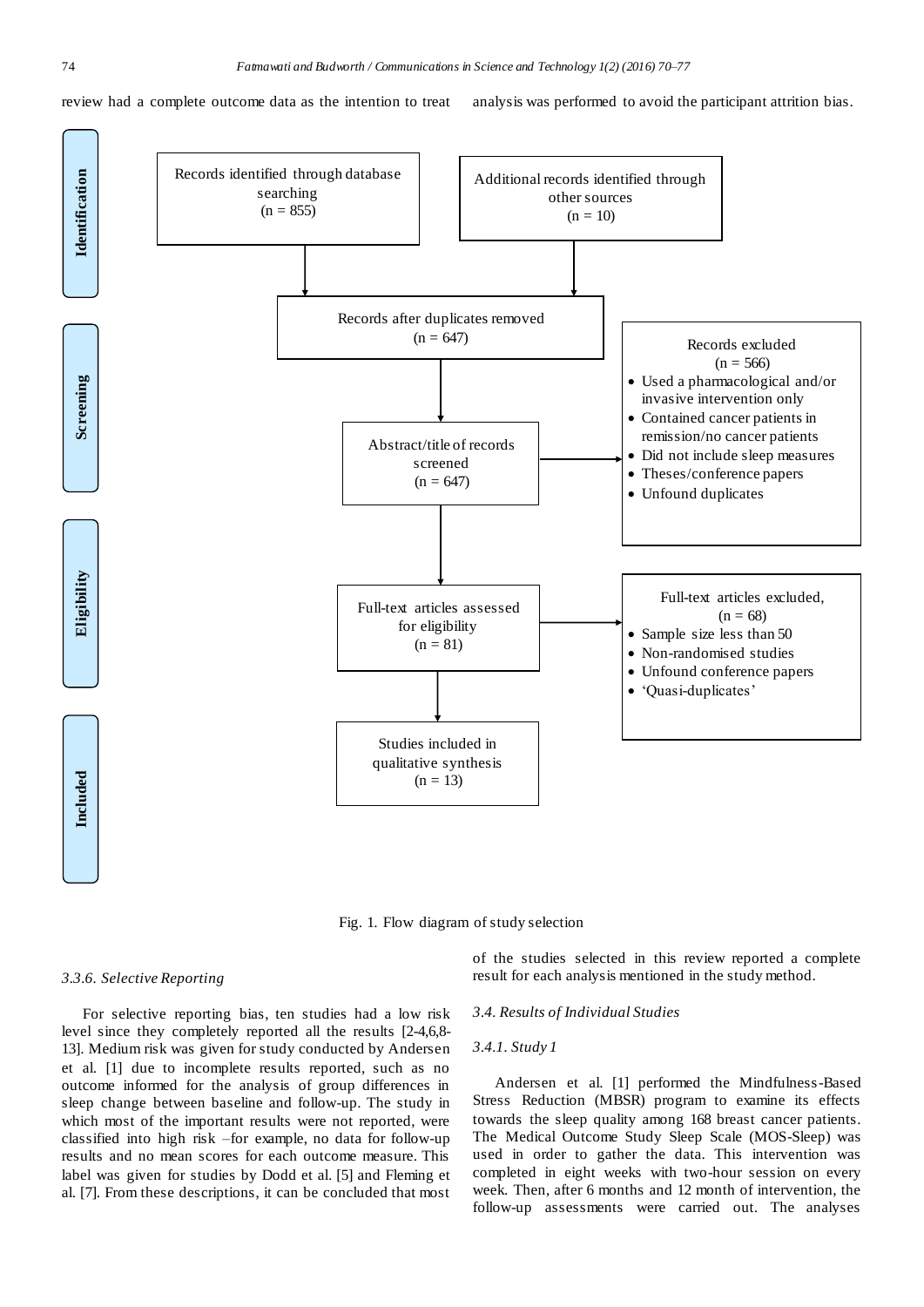revealed that no significance mean changes in sleep scale scores from baseline to post-treatment and follow-up. It suggested the MBSR did not contribute to the long-term effect of sleep quality among the breast cancer patients.

#### *3.4.2. Study 2*

Two interventions were performed by Barsevick et al. [2] in order to reduce the sleep disturbance among 292 cancer patients who underwent the chemotherapy. The intervention group received the Energy and Sleep Enhancement (EASE) program, whereas the control group was given the Nutritional Education and Dietary Improvement Guidance. Through the Octagonal Basic Motionlogger Actigraph (objective sleep measure), the significant result was found in WASO score (*p* < 0.05), where the intervention group showed greater improvement than control group from baseline to follow-up. In addition, night-time awakenings also significantly reduced in both group from the baseline to follow-up ( $p < 0.05$ ) where the greater reduction was also identified in intervention group.

#### *3.4.3. Study 3*

In order to improve the sleep quality among 173 breast cancer patients who received the adjuvant chemotherapy treatment, Berger et al. [3] compared the effectiveness of two interventions, including the behavioral therapy sleep intervention –termed as Individualized Sleep Promotion Plan (ISPP)– and Healthy Eating Control (HEC) intervention. The results from the Pittburgh Sleep Quality Index (PSQI) revealed that both groups were categorized as poor sleeper because the mean scores were above five on each group. However, over a year follow-up, the ISPP group showed significant improvement in sleep quality compared to the HEC group ( $p < 0.001$ ). This indicated that behavioral therapy was effective in improving the long-term sleep quality among the breast cancer patients.

#### *3.4.4. Study 4*

The study compared the effectiveness of relaxation and guided imagery training (RGI) and cognitive-behavioral group therapy (CBT) and was performed by Cohen and Fried [4] in order to reduce the sleep difficulties among the cancer patients. Results from the Mini Sleep Questionnaire (MSQ) revealed that RGI was more effective than BCT in reducing sleep difficulties. This captured from mean difference in each group during baseline until 4-month follow-up, where the RGI got higher mean difference of  $11.57$  (SD = -0.1) compared to BCT ( $M = 5.36$ ,  $SD = 3.73$ ).

# *3.4.5. Study 5*

Dodd et al. [5] did an exercise prescription intervention in women during and after chemotherapy, named as the Pro-self: Fatigue Control Program. The General Sleep Disturbance Scale (GSDS) was used to evaluate the aspects of sleep disturbance, including quality and quantity of sleep, sleep latency, waking up during sleep, daytime sleepiness, and medication use. The intervention was implemented into two different groups in which the first group (EE) received the intervention a week before second chemotherapy session, while the second group (CE) was delivered the intervention

after completing the cancer treatments. The results from multilevel regression analyses showed there were no significance change in sleep disturbances over the time as well as between the groups. This indicated that exercise intervention was not effective to reduce sleep disturbances among cancer women.

#### *3.4.6. Study 6*

The study conducted by Espie et al. [6] aimed to examine the effectiveness of cognitive behavioral therapy to reduce the symptom of insomnia among 100 cancer patients. Sleep diary and Actigraph were employed in order to measure WASO, SOL, TST, and SE. The results after six-month follow-up indicated there was a statistically significant reduction in WASO, SOL, and SE  $(p < 0.001)$ , however no significance change was found in TST. This revealed that cognitive behavioral therapy was a clinically effective approach to reduce the insomnia occurred among the cancer patients.

#### *3.4.7. Study 7*

In order to determine the levels of sleep disturbance among the cancer patients, Fleming et al. [7] applied the cognitive behavior therapy for insomnia (CBT-I) by using a 10-day sleep diary as the purpose of gaining the data. The results from pre- to post-treatment data showed there was a significant reduction of sleep disturbances among CBT-I group and control group ( $p < 0.001$ ), where the CBT-I group reduced higher than control group with amount of 52% and 17.5%, respectively. This meant that CBT-I had a good impact in decreasing the insomnia among the cancer patients.

#### *3.4.8. Study 8*

The study examined the effectiveness of mindfulnessbased stress reduction (MBSR) program and cognitive behavioral therapy in reduction of insomnia among cancer patients was performed by Garland et al. [8]. Both subjective and objective sleep measure were administered in order to gather the data about sleep quality. The results from sleep diaries indicated that at follow-up assessment, SOL and SE improved significantly in CBT-I group ( $p < 0.001$ ), whereas WASO and TST improved significantly in MBSR group (*p* < 0.001). However, the Actigraph detected that SOL, SE, and WASO progressed significantly in CBT-I group ( $p < 0.05$ ), and only TST progressed significantly in both groups (*p* < 0.001). Those results revealed that CBT-I contributed to the greater improvement for insomnia among cancer patients.

#### *3.4.9. Study 9*

Garssen et al. [9] conducted a study to evaluate the quality of sleep among breast cancer surgery patients by implementing the stress management training program (SMT). This intervention was applied within patients who had stage one cancer. The Subjective Sleep Quality Scale was employed to collect the information about sleep quality and sleep medication consumption. The follow-up data was gathered after one month of intervention and the results showed that no significance mean differences found between SMT group and control group over the time. This implied that SMT intervention did not provide an effective contribution towards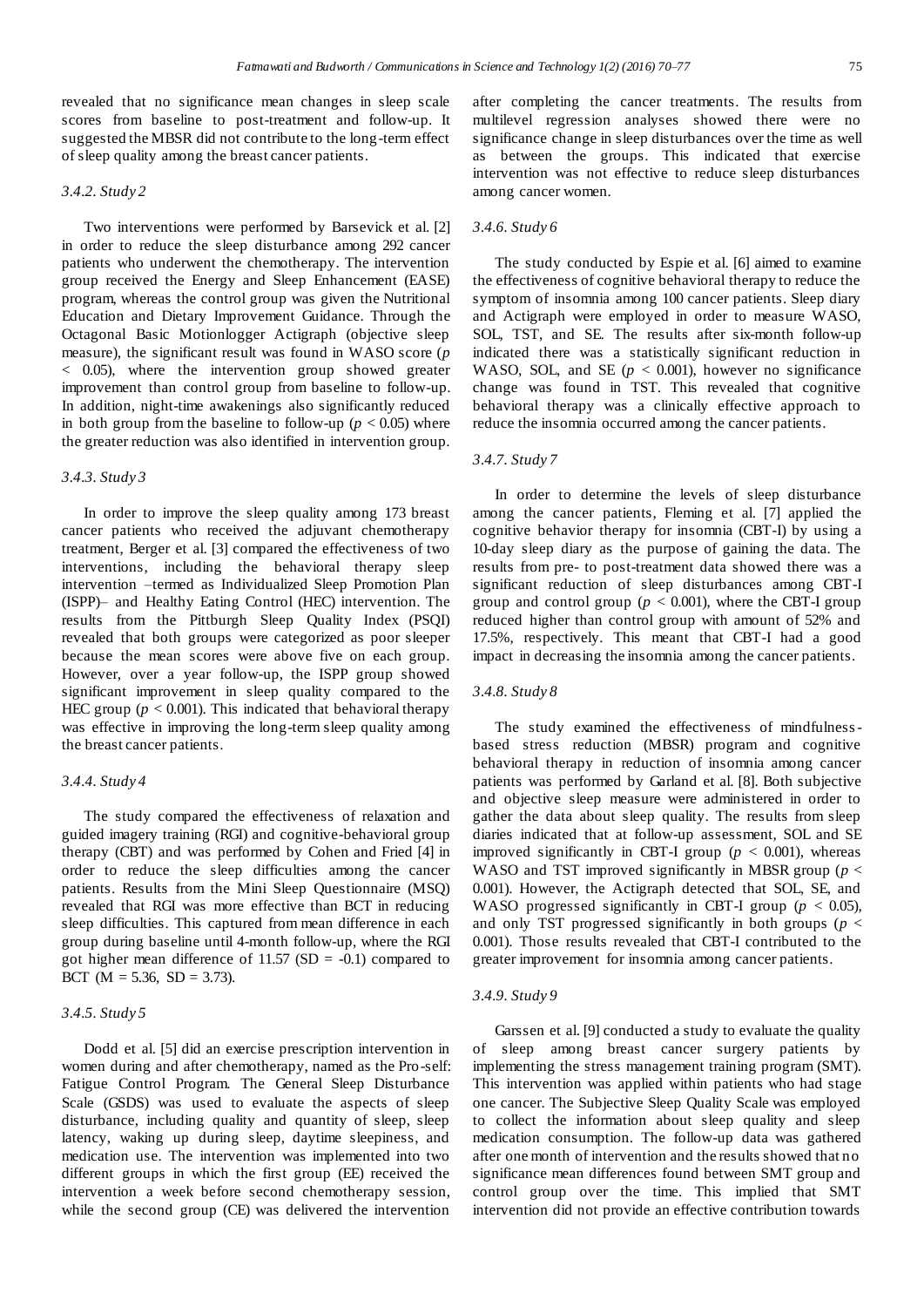the improvement of sleep quality among breast cancer surgery patients.

#### *3.4.10. Study 10*

The study proposed by Jane et al. [10] aimed to compare the efficacy of Massage Therapy (MT) and Social Attention program (SA) towards the 72 Taiwanese cancer patients. The Richard-Campbell Sleep Questionnaire with visual analogue form was functioned in order to measure the sleep quality level among the participants. The results from the analyses presented that there was no significant improvement of sleep quality in both MT and SA group. This inferred that those interventions were less appropriate to be applied among cancer patients to improve the sleep quality.

## *3.4.11. Study 11*

A study investigated the sleep disturbance among cancer patients who received advanced cancer treatments was proposed by Kwekkeboom et al. [11]. This study implemented the Patient-Controlled Cognitive Behavior intervention (PC-CB) by employing the numeric rating scale and the Pittsburgh Sleep Quality Index (PSQI) to collect the data. The results obtained that although the reduction towards sleep disturbance was gained, but there was no statistical difference found between the intervention and control group ( $p = 0.47$ ). This suggested that PC-CB had less impact on sleep disturbance among advanced cancer treatment patients.

## *3.4.12. Study 12*

The emotionally expressive writing was applied by Low et al. [12] in order to measure the sleep quality among women with metastatic breast cancer. The Pittsburgh Sleep Quality Index (PSQI) was used for gathering the data. The baseline results showed that 74% of the participants experienced the significant sleep disturbances. During the follow-up assessment, the intervention group demonstrated greater sleep disturbances than control group with the mean score of 7.1  $(SD = 0.51)$  and 6.6  $(SD = 0.51)$ , respectively. This occurred because most of patients in this group had been living with cancer in longer period, thus they exhibited more negative thoughts regarding the experience towards cancer which then impacted on their sleep. This implied that emotionally expressive writing was ineffective to be implemented among long period cancer patients.

# *3.4.13. Study 13*

In order to reduce the side-effect of sleep problems among breast cancer women who underwent the chemotherapy, the benefit of self-care behavior education was examined by Williams and Schreier [13]. The data about sleep disturbances were gained through a Self-Care Diary (SCD) after 1 month and 3 month of intervention. The results suggested that educational intervention helped the patients in managing the sleep difficulty and most of them were able to use wider variety of self-care behavior for reducing the sleep problem symptoms. Hence, this revealed that self-care behavior education was suitable to be applied among breast cancer patients.

#### **4. Discussion**

#### *4.1. Summary of Evidence*

From the explanation presented above, we identified that there were four non-pharmacological interventions significantly contributed to the improvement of sleep quality among the non-remissive cancer patients. Those interventions include cognitive behavioral therapy [3,6-8], relaxation and guided imagery program [4], self-care behavior education program [13], and energy and sleep enhancement program [2]. Besides, there were also some non-pharmacological interventions which contributed to less improvement, such as mindfulness-based stress reduction program [1], home-based exercise program [5], stress management training [9], and massage therapy [10] as well as emotionally expressive writing therapy [12].

Cognitive behavioral therapy was widely assessed to be an effective intervention in reducing sleep difficulties among cancer patients because it combined the adequate components targeted to modify the cognitive disturbances arisen from the stress which commonly occurred during the cancer treatments [6-8]. Furthermore, relaxation and guided imagery program was also effective to be implemented in increasing sleep quality. This intervention associated with relaxation technique involved in the treatment process which helped the patients to manage the side-effects due to cancer treatments. [4]. The self-care behavior education program contributed to significant result in enhancing sleep quality because the education received allowed the cancer patients to apply wider variety of self-care behavior, thus the way they managed the sleep problems would be more efficient [13]. In addition, the energy and sleep enhancement program had the same procedure with educational intervention because it provided the education about sleep disturbances, but the intervention process then elaborated comprehensively as the coping and appraisal phases were also included in the intervention session, so the sleep disturbances would reduce effectively [2].

## *4.2. Limitations*

Some limitations were found within the selected studies in this review. One of them was due to the bias in allocation concealment where seven studies were rated as high risk because the method used to conceal the allocation sequence was not reported. Moreover, the bias in blinding the study personnel as well as outcome assessors were also high as most of the studies did not explicitly stated the method performed. Also, only few studies operated the Actigraph while the others preferred to use self-report. The use of objective sleep measure will be very helpful for providing more actual results because sometimes the participants face the difficulties to complete the questionnaire. Besides, the absence of nointervention control group also contributed to the limitation of this review because the results obtained could not be compared with the participants who did not receive any interventions.